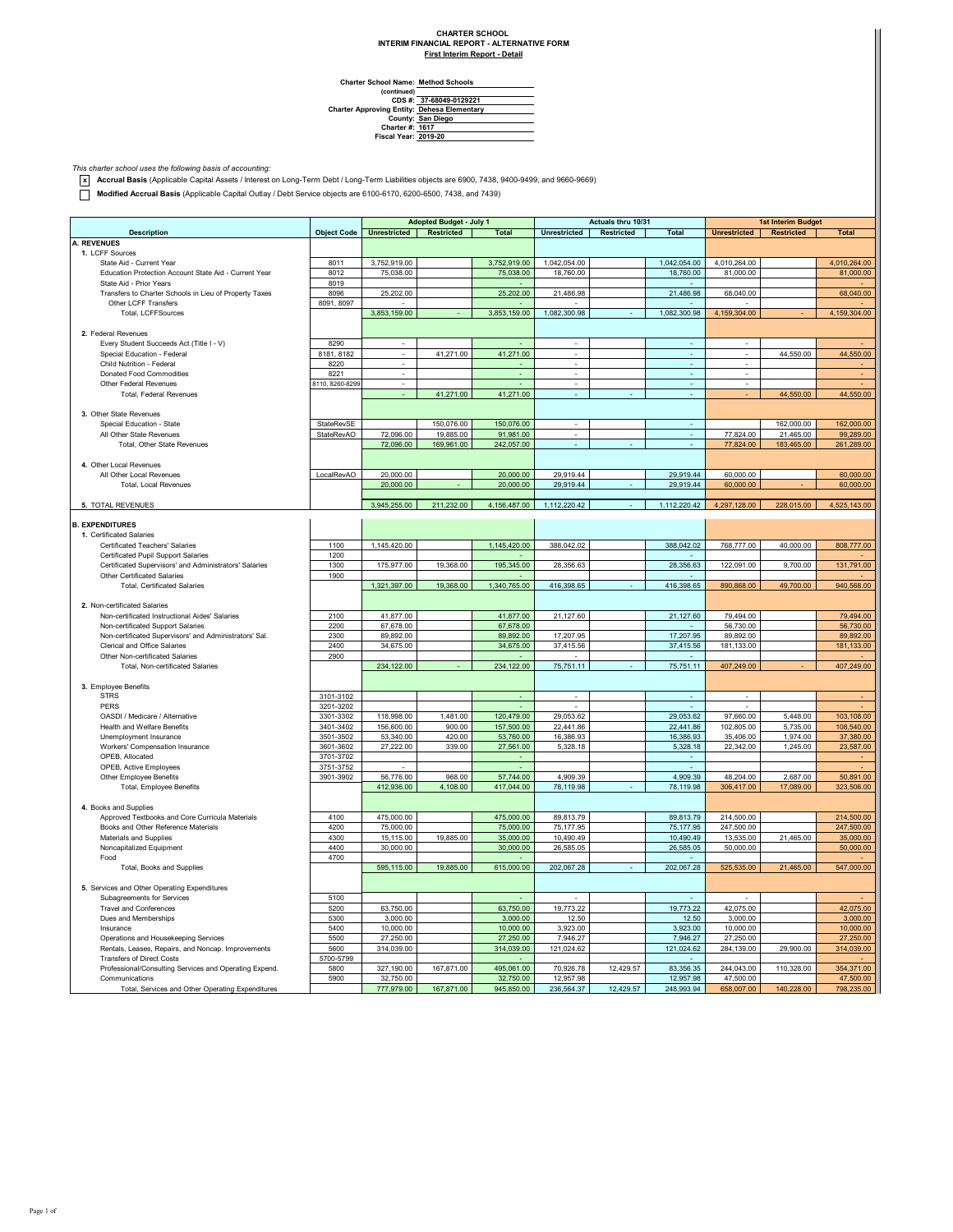| 6. Capital Outlay (Objects 6100-6170, 6200-6500 for modified accrual basis only) |             |                          |            |              |                          |              |              |              |            |              |
|----------------------------------------------------------------------------------|-------------|--------------------------|------------|--------------|--------------------------|--------------|--------------|--------------|------------|--------------|
| Land and Land Improvements                                                       | 6100-6170   | $\overline{\phantom{a}}$ |            |              | ×.                       |              | ٠            | ٠            |            | $\sim$       |
| Buildings and Improvements of Buildings                                          | 6200        | $\mathcal{L}$            |            | ÷.           | ÷.                       |              | ä,           | ×.           |            | $\sim$       |
| Books and Media for New School Libraries or Major                                |             |                          |            |              |                          |              |              |              |            |              |
| Expansion of School Libraries                                                    | 6300        | ×.                       |            | ÷            | $\sim$                   |              | ×.           | ×            |            | $\sim$       |
| Equipment                                                                        | 6400        | $\epsilon$               |            | ÷            | $\epsilon$               |              | $\omega$     | $\epsilon$   |            | ÷.           |
| <b>Equipment Replacement</b>                                                     | 6500        | $\epsilon$               |            | $\sim$       | $\sim$                   |              | ×            | $\sim$       |            | $\sim$       |
| Depreciation Expense (for accrual basis only)                                    | 6900        | ٠                        |            | ÷            | $\overline{\phantom{a}}$ |              | ×,           | ٠            |            | ÷.           |
| Total, Capital Outlay                                                            |             | ä,                       |            | ÷            | ×,                       | ÷            | ÷.           | ÷            | ä,         | $\sim$       |
|                                                                                  |             |                          |            |              |                          |              |              |              |            |              |
| 7. Other Outgo                                                                   |             |                          |            |              |                          |              |              |              |            |              |
| Tuition to Other Schools                                                         | 7110-7143   | ٠                        |            | ÷            | ٠                        |              | ÷.           | ٠            |            | $\sim$       |
| Transfers of Pass-through Revenues to Other LEAs                                 | 7211-7213   | $\overline{\phantom{a}}$ |            | ÷.           | $\overline{\phantom{a}}$ |              | $\omega$     | ٠            |            | $\sim$       |
| Transfers of Apportionments to Other LEAs - Spec. Ed.                            | 7221-7223SE | $\overline{\phantom{a}}$ |            |              | ä,                       |              | ä,           |              |            | ÷.           |
| Transfers of Apportionments to Other LEAs - All Other                            | 7221-7223AO | $\sim$                   |            | ÷            | $\sim$                   |              | ×            | ٠            |            | ÷.           |
| All Other Transfers                                                              | 7281-7299   | $\mathbf{r}$             |            | ÷.           | ÷.                       |              | ÷.           | ×.           |            | $\sim$       |
| <b>Transfers of Indirect Costs</b>                                               | 7300-7399   | $\sim$                   | ÷.         | ÷            | ÷.                       | ÷            | $\omega$     | $\sim$       | ×          | $\sim$       |
| Debt Service:                                                                    |             |                          |            |              |                          |              |              |              |            |              |
| Interest                                                                         | 7438        |                          |            | $\sim$       | ×,                       |              | ×            | ×            |            | $\sim$       |
| Principal (for modified accrual basis only)                                      | 7439        | ×.                       |            | $\sim$       | $\sim$                   |              | $\omega$     | ×.           |            | ×.           |
| Total, Other Outgo                                                               |             |                          |            |              |                          |              |              |              |            |              |
|                                                                                  |             |                          |            |              |                          |              |              |              |            |              |
| 8. TOTAL EXPENDITURES                                                            |             | 3,341,549.00             | 211,232.00 | 3,552,781.00 | 1,008,901.39             | 12,429.57    | 1,021,330.96 | 2,788,076.00 | 228,482.00 | 3,016,558.00 |
|                                                                                  |             |                          |            |              |                          |              |              |              |            |              |
| C. EXCESS (DEFICIENCY) OF REVENUES OVER EXPEND.                                  |             |                          |            |              |                          |              |              |              |            |              |
| BEFORE OTHER FINANCING SOURCES AND USES (A5-B8)                                  |             | 603,706.00               |            | 603,706.00   | 103.319.03               | (12.429.57)  | 90.889.46    | 1,509,052.00 | (467.00)   | 1.508.585.00 |
|                                                                                  |             |                          |            |              |                          |              |              |              |            |              |
| <b>D. OTHER FINANCING SOURCES / USES</b>                                         |             |                          |            |              |                          |              |              |              |            |              |
| 1. Other Sources                                                                 | 8930-8979   |                          |            | ÷            |                          |              | ÷            |              |            |              |
| 2. Less: Other Uses                                                              | 7630-7699   |                          |            | ÷            |                          |              | $\sim$       |              |            | $\sim$       |
| 3. Contributions Between Unrestricted and Restricted Accounts                    |             |                          |            |              |                          |              |              |              |            |              |
| (must net to zero)                                                               | 8980-8999   |                          |            | $\sim$       |                          |              | ×            | (467.00)     | 467.00     | $\sim$       |
|                                                                                  |             |                          |            |              |                          |              |              |              |            |              |
| 4. TOTAL OTHER FINANCING SOURCES / USES                                          |             |                          |            |              |                          |              | ÷            | (467.00)     | 467.00     |              |
| E. NET INCREASE (DECREASE) IN FUND BALANCE (C + D4)                              |             | 603,706.00               |            | 603,706.00   | 103,319.03               | (12, 429.57) | 90,889.46    |              |            | 1.508.585.00 |
|                                                                                  |             |                          |            |              |                          |              |              | 1,508,585.00 |            |              |
| F. FUND BALANCE, RESERVES                                                        |             |                          |            |              |                          |              |              |              |            |              |
| 1. Beginning Fund Balance                                                        |             |                          |            |              |                          |              |              |              |            |              |
| a. As of July 1                                                                  | 9791        | 1,555,581.00             |            | 1,555,581.00 | 2,651,108.72             |              | 2,651,108.72 | 2,651,108.72 |            | 2,651,108.72 |
| b. Adjustments to Beginning Balance                                              | 9793, 9795  |                          |            | $\sim$       |                          |              | ÷.           |              |            |              |
| c. Adjusted Beginning Balance                                                    |             | 1,555,581.00             |            | 1.555.581.00 | 2,651,108.72             |              | 2,651,108.72 | 2,651,108.72 |            | 2,651,108.72 |
| 2. Ending Fund Balance, June 30 (E + F.1.c.)                                     |             | 2,159,287.00             |            | 2,159,287.00 | 2,754,427.75             | (12, 429.57) | 2,741,998.18 | 4,159,693.72 |            | 4,159,693.72 |
|                                                                                  |             |                          |            |              |                          |              |              |              |            |              |
| Components of Ending Fund Balance :                                              |             |                          |            |              |                          |              |              |              |            |              |
| a. Nonspendable                                                                  |             |                          |            |              |                          |              |              |              |            |              |
| Revolving Cash (equals object 9130)                                              | 9711        |                          |            | ÷            |                          |              | ÷.           |              |            | $\sim$       |
| Stores (equals object 9320)                                                      | 9712        |                          |            | ÷.           |                          |              | ÷.           |              |            | $\omega$     |
| Prepaid Expenditures (equals object 9330)                                        | 9713        |                          |            |              |                          |              | ٠            |              |            | $\sim$       |
| All Others                                                                       | 9719        |                          |            | ÷.           |                          |              | ÷.           |              |            | $\omega$ .   |
| <b>b</b> Restricted                                                              | 9740        |                          |            | ÷.           |                          | (12, 429.57) | (12.429.57)  |              | ×,         | ÷.           |
| c. Committed                                                                     |             |                          |            |              |                          |              |              |              |            |              |
| <b>Stabilization Arrangements</b>                                                | 9750        |                          |            |              |                          |              | ٠            |              |            | ٠            |
| Other Commitments                                                                | 9760        |                          |            |              |                          |              | ÷            |              |            | $\sim$       |
| d. Assigned                                                                      |             |                          |            |              |                          |              |              |              |            |              |
| Other Assignments                                                                | 9780        |                          |            | $\sim$       |                          |              | $\sim$       |              |            | $\sim$       |
| e Unassigned/Unappropriated                                                      |             |                          |            |              |                          |              |              |              |            |              |
| Reserve for Economic Uncertainities                                              | 9789        |                          |            |              |                          |              | $\sim$       | 139,403.80   |            | 139,403.80   |
|                                                                                  |             |                          |            |              |                          |              |              |              |            |              |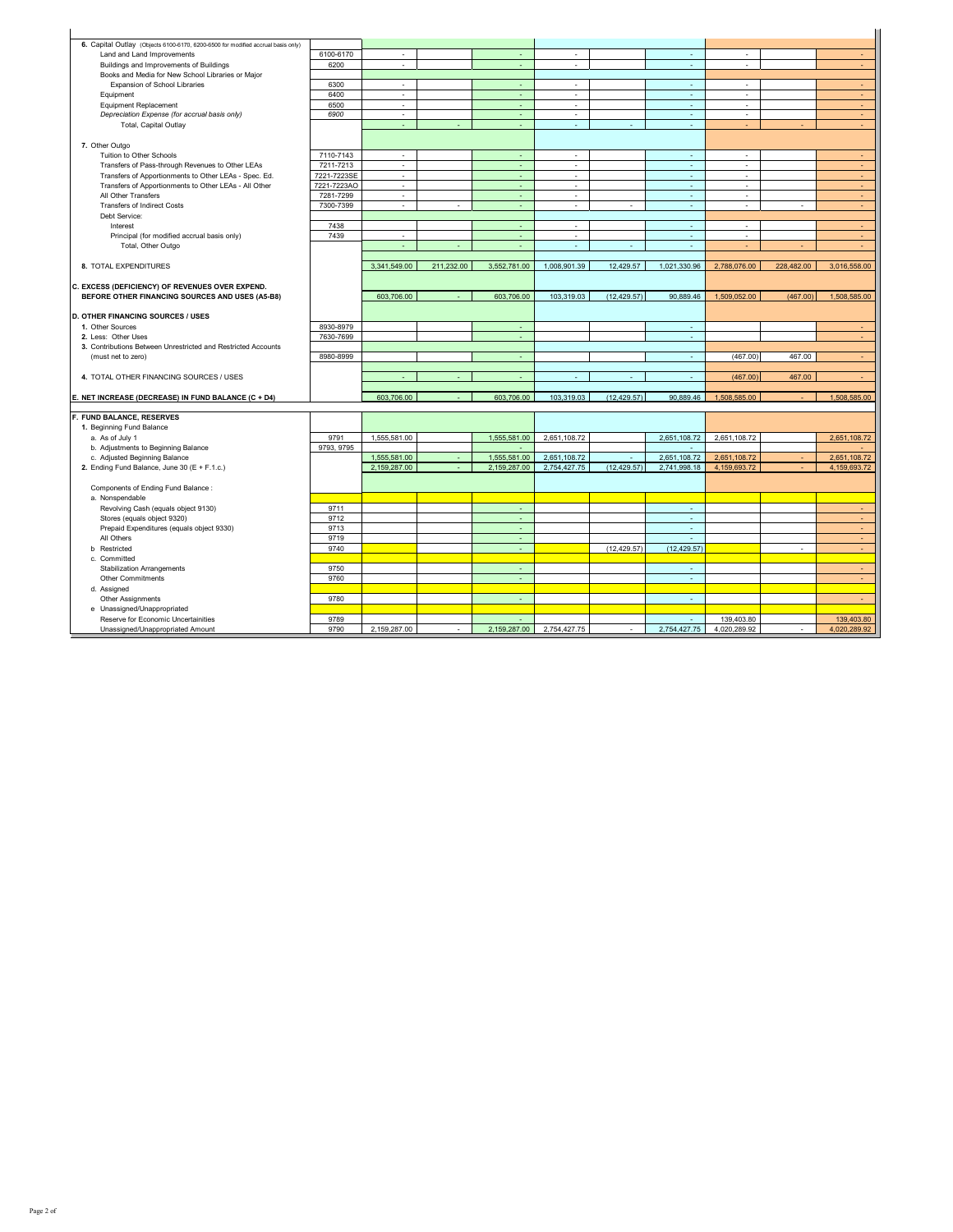## **CHARTER SCHOOL INTERIM FINANCIAL REPORT - ALTERNATIVE FORM First Interim Report - Summary**

**Charter School Name: Method Schools**

**Fiscal Year:**

**(continued) 37-68049-0129221 1617 San Diego Dehesa Elementary County: Charter #: Charter Approving Entity: CDS #:**

**2019-20**

|                                                                                               |                    |                |                       |                         | 1st Interim vs. Adopted Budget<br>Increase, (Decrease) |                 |
|-----------------------------------------------------------------------------------------------|--------------------|----------------|-----------------------|-------------------------|--------------------------------------------------------|-----------------|
|                                                                                               |                    | 7/1 Adopted    | <b>Actuals thru</b>   | 1st Interim             | \$ Difference                                          | % Change        |
| <b>Description</b>                                                                            | <b>Object Code</b> | Budget (X)     | 10/31 (Y)             | Budget (Z)              | $(Z)$ vs. $(X)$                                        | $(Z)$ vs. $(X)$ |
| A. REVENUES<br>1. LCFF/Revenue Limit Sources                                                  |                    |                |                       |                         |                                                        |                 |
| State Aid - Current Year                                                                      | 8011               | 3,752,919.00   | 1,042,054.00          | 4,010,264.00            | 257,345.00                                             | 6.86%           |
| Education Protection Account State Aid - Current Year                                         | 8012               | 75,038.00      | 18,760.00             | 81,000.00               | 5,962.00                                               | 7.95%           |
| State Aid - Prior Years                                                                       | 8019               | $\sim$         | $\omega_{\rm{eff}}$   | $\sim$                  | $\sim$                                                 |                 |
| Transfers to Charter Schools Funding in Lieu of Property Taxes                                | 8096               | 25,202.00      | 21,486.98             | 68,040.00               | 42,838.00                                              | 169.98%         |
| <b>Other LCFF Transfers</b>                                                                   | 8091, 8097         |                | $\sim$                |                         | $\sim$                                                 |                 |
| <b>Total, LCFF Sources</b>                                                                    |                    | 3,853,159.00   | 1,082,300.98          | 4,159,304.00            | 306,145.00                                             | 7.95%           |
|                                                                                               |                    |                |                       |                         |                                                        |                 |
| 2. Federal Revenues                                                                           |                    |                |                       |                         |                                                        |                 |
| Every Student Succeeds Act (Title I-V)                                                        | 8290               |                |                       |                         |                                                        |                 |
| Special Education - Federal                                                                   | 8181, 8182         | 41,271.00      | $\blacksquare$        | 44,550.00               | 3,279.00                                               | 7.95%           |
| Child Nutrition - Federal                                                                     | 8220               |                |                       | ٠                       |                                                        |                 |
| <b>Donated Food Commodities</b>                                                               | 8221               | $\sim$         | $\sim$                | $\sim$                  | $\tilde{\phantom{a}}$                                  |                 |
| <b>Other Federal Revenues</b>                                                                 | 8110, 8260-8299    | $\sim$         | $\sim$                | $\blacksquare$          |                                                        |                 |
| <b>Total, Federal Revenues</b>                                                                |                    | 41,271.00      | $\blacksquare$        | 44,550.00               | 3,279.00                                               | 7.95%           |
|                                                                                               |                    |                |                       |                         |                                                        |                 |
| 3. Other State Revenues                                                                       |                    |                |                       |                         |                                                        |                 |
| Special Education - State                                                                     | <b>StateRevSE</b>  | 150,076.00     |                       | 162,000.00              | 11,924.00                                              | 7.95%           |
| All Other State Revenues                                                                      | <b>StateRevAO</b>  | 91,981.00      | $\blacksquare$        | 99,289.00               | 7,308.00                                               | 7.95%           |
| <b>Total. Other State Revenues</b>                                                            |                    | 242,057.00     |                       | 261,289.00              | 19,232.00                                              | 7.95%           |
|                                                                                               |                    |                |                       |                         |                                                        |                 |
| 4. Other Local Revenues                                                                       |                    |                |                       |                         |                                                        |                 |
| All Other Local Revenues                                                                      | LocalRevAO         | 20,000.00      | 29,919.44             | 60.000.00               | 40,000.00                                              | 200.00%         |
| <b>Total, Local Revenues</b>                                                                  |                    | 20,000.00      | 29,919.44             | 60,000.00               | 40,000.00                                              | 200.00%         |
|                                                                                               |                    |                |                       |                         |                                                        |                 |
| <b>5. TOTAL REVENUES</b>                                                                      |                    | 4,156,487.00   | 1,112,220.42          | 4,525,143.00            | 368,656.00                                             | 8.87%           |
|                                                                                               |                    |                |                       |                         |                                                        |                 |
| <b>B. EXPENDITURES</b>                                                                        |                    |                |                       |                         |                                                        |                 |
| 1. Certificated Salaries                                                                      |                    |                |                       |                         |                                                        |                 |
| <b>Certificated Teachers' Salaries</b>                                                        | 1100               | 1,145,420.00   | 388,042.02            | 808,777.00              | (336, 643.00)                                          | $-29.39%$       |
| <b>Certificated Pupil Support Salaries</b>                                                    | 1200               |                |                       |                         |                                                        |                 |
| Certificated Supervisors' and Administrators' Salaries                                        | 1300               | 195,345.00     | 28,356.63             | 131,791.00              | (63, 554.00)                                           | $-32.53%$       |
| <b>Other Certificated Salaries</b>                                                            | 1900               |                |                       |                         |                                                        |                 |
| <b>Total, Certificated Salaries</b>                                                           |                    | 1,340,765.00   | 416,398.65            | 940,568.00              | (400, 197.00)                                          | -29.85%         |
|                                                                                               |                    |                |                       |                         |                                                        |                 |
| 2. Non-certificated Salaries                                                                  |                    |                |                       |                         |                                                        |                 |
| Non-certificated Instructional Aides' Salaries                                                | 2100               | 41,877.00      | 21,127.60             | 79,494.00               | 37,617.00                                              | 89.83%          |
| Non-certificated Support Salaries                                                             | 2200               | 67,678.00      |                       | 56,730.00               | (10,948.00)                                            | $-16.18%$       |
| Non-certificated Supervisors' and Administrators' Sal.<br><b>Clerical and Office Salaries</b> | 2300               | 89,892.00      | 17,207.95             | 89,892.00<br>181,133.00 |                                                        | 0.00%           |
| Other Non-certificated Salaries                                                               | 2400<br>2900       | 34,675.00      | 37,415.56<br>$\omega$ | $\sim$                  | 146,458.00<br>÷.                                       | 422.37%         |
| <b>Total, Non-certificated Salaries</b>                                                       |                    | 234,122.00     | 75,751.11             | 407.249.00              | 173.127.00                                             | 73.95%          |
|                                                                                               |                    |                |                       |                         |                                                        |                 |
| 3. Employee Benefits                                                                          |                    |                |                       |                         |                                                        |                 |
| <b>STRS</b>                                                                                   | 3101-3102          | $\blacksquare$ | ٠                     |                         | $\blacksquare$                                         |                 |
| <b>PERS</b>                                                                                   | 3201-3202          |                |                       |                         |                                                        |                 |
| OASDI / Medicare / Alternative                                                                | 3301-3302          | 120,479.00     | 29,053.62             | 103,108.00              | (17, 371.00)                                           | $-14.42%$       |
| Health and Welfare Benefits                                                                   | 3401-3402          | 157,500.00     | 22,441.86             | 108,540.00              | (48,960.00)                                            | $-31.09%$       |
| Unemployment Insurance                                                                        | 3501-3502          | 53,760.00      | 16,386.93             | 37,380.00               | (16, 380.00)                                           | $-30.47%$       |
| Workers' Compensation Insurance                                                               | 3601-3602          | 27,561.00      | 5,328.18              | 23,587.00               | (3,974.00)                                             | $-14.42%$       |
| OPEB, Allocated                                                                               | 3701-3702          | $\blacksquare$ | $\sim$                | ٠                       | $\overline{\phantom{a}}$                               |                 |
| OPEB, Active Employees                                                                        | 3751-3752          | $\sim$         | $\sim$                | $\sim$                  | $\blacksquare$                                         |                 |
| <b>Other Employee Benefits</b>                                                                | 3901-3902          | 57,744.00      | 4,909.39              | 50,891.00               | (6,853.00)                                             | $-11.87%$       |
| Total, Employee Benefits                                                                      |                    | 417,044.00     | 78,119.98             | 323,506.00              | (93, 538.00)                                           | $-22.43%$       |
|                                                                                               |                    |                |                       |                         |                                                        |                 |
| 4. Books and Supplies                                                                         |                    |                |                       |                         |                                                        |                 |
| Approved Textbooks and Core Curricula Materials                                               | 4100               | 475,000.00     | 89,813.79             | 214,500.00              | (260, 500.00)                                          | $-54.84%$       |
| Books and Other Reference Materials                                                           | 4200               | 75,000.00      | 75,177.95             | 247,500.00              | 172,500.00                                             | 230.00%         |
| <b>Materials and Supplies</b>                                                                 | 4300               | 35,000.00      | 10,490.49             | 35,000.00               |                                                        | 0.00%           |
| Noncapitalized Equipment                                                                      | 4400               | 30,000.00      | 26,585.05             | 50,000.00               | 20,000.00                                              | 66.67%          |
| Food                                                                                          | 4700               |                |                       |                         |                                                        |                 |
| Total, Books and Supplies                                                                     |                    | 615,000.00     | 202,067.28            | 547,000.00              | (68,000.00)                                            | $-11.06%$       |
|                                                                                               |                    |                |                       |                         |                                                        |                 |
|                                                                                               |                    |                |                       |                         |                                                        |                 |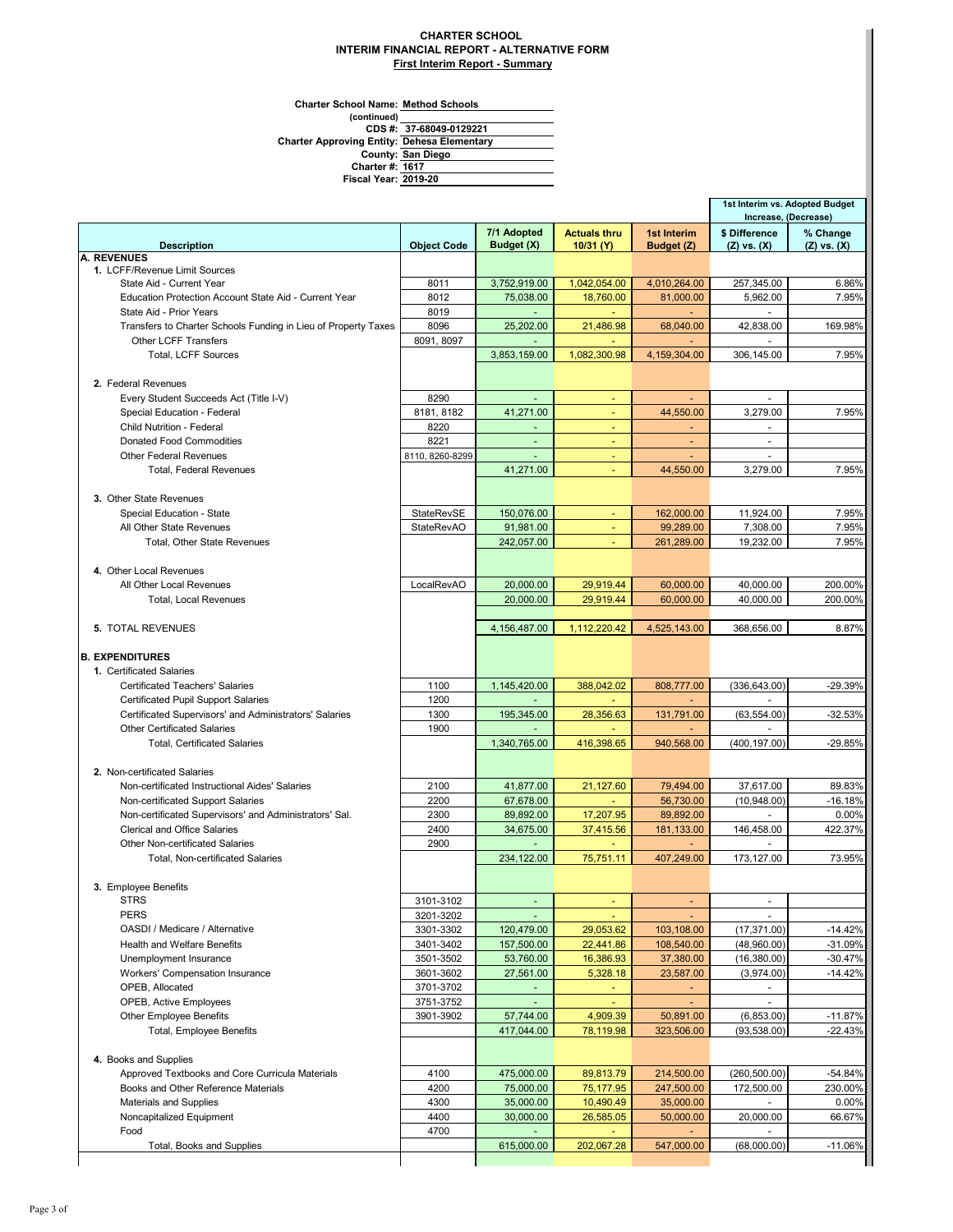| 5. Services and Other Operating Expenditures                                                       |              |                          |                          |                              |                                    |               |
|----------------------------------------------------------------------------------------------------|--------------|--------------------------|--------------------------|------------------------------|------------------------------------|---------------|
| Subagreements for Services                                                                         | 5100         |                          |                          |                              |                                    |               |
| <b>Travel and Conferences</b>                                                                      | 5200         | 63.750.00                | 19,773.22                | 42,075.00                    | (21, 675.00)                       | $-34.00%$     |
| Dues and Memberships                                                                               | 5300         | 3.000.00                 | 12.50                    | 3,000.00                     |                                    | 0.00%         |
| Insurance                                                                                          | 5400         | 10,000.00                | 3,923.00                 |                              |                                    | 0.00%         |
|                                                                                                    | 5500         | 27,250.00                | 7,946.27                 | 10,000.00                    | $\overline{\phantom{a}}$<br>$\sim$ |               |
| Operations and Housekeeping Services                                                               |              |                          |                          | 27,250.00                    |                                    | 0.00%         |
| Rentals, Leases, Repairs, and Noncap. Improvements                                                 | 5600         | 314,039.00               | 121,024.62               | 314,039.00                   | $\blacksquare$                     | 0.00%         |
| <b>Transfers of Direct Costs</b>                                                                   | 5700-5799    | $\omega$                 | ÷                        |                              |                                    |               |
| Professional/Consulting Services and Operating Expend.                                             | 5800         | 495,061.00               | 83,356.35                | 354,371.00                   | (140, 690.00)                      | $-28.42%$     |
| Communications                                                                                     | 5900         | 32,750.00                | 12,957.98                | 47,500.00                    | 14,750.00                          | 45.04%        |
| Total, Services and Other Operating Expenditures                                                   |              | 945,850.00               | 248,993.94               | 798,235.00                   | (147, 615.00)                      | $-15.61%$     |
|                                                                                                    |              |                          |                          |                              |                                    |               |
| 6. Capital Outlay (Objects 6100-6170, 6200-6500 modified accrual basis only)                       |              |                          |                          |                              |                                    |               |
| Land and Land Improvements                                                                         | 6100-6170    | $\omega$                 | $\blacksquare$           | $\blacksquare$               | ä,                                 |               |
| Buildings and Improvements of Buildings                                                            | 6200         | ÷,                       |                          |                              |                                    |               |
| Books and Media for New School Libraries or Major                                                  |              |                          |                          |                              |                                    |               |
| Expansion of School Libraries                                                                      | 6300         | $\blacksquare$           | ٠                        | ٠                            | $\sim$                             |               |
| Equipment                                                                                          | 6400         | $\blacksquare$           | $\blacksquare$           | ٠                            | $\blacksquare$                     |               |
| <b>Equipment Replacement</b>                                                                       | 6500         | $\blacksquare$           | ٠                        | $\blacksquare$               | $\overline{\phantom{a}}$           |               |
| Depreciation Expense (for accrual basis only)                                                      | 6900         | $\blacksquare$           | $\blacksquare$           | $\blacksquare$               | $\overline{\phantom{a}}$           |               |
| Total, Capital Outlay                                                                              |              |                          |                          | $\blacksquare$               | ä,                                 |               |
|                                                                                                    |              |                          |                          |                              |                                    |               |
| 7. Other Outgo                                                                                     |              |                          |                          |                              |                                    |               |
| Tuition to Other Schools                                                                           | 7110-7143    | $\blacksquare$           | ٠                        | $\overline{\phantom{a}}$     | $\ddot{\phantom{1}}$               |               |
| Transfers of Pass-through Revenues to Other LEAs                                                   | 7211-7213    | ÷,                       |                          | $\qquad \qquad \blacksquare$ | ä,                                 |               |
| Transfers of Apportionments to Other LEAs - Spec. Ed.                                              | 7221-7223SE  | $\blacksquare$           | ٠                        |                              | $\blacksquare$                     |               |
| Transfers of Apportionments to Other LEAs - All Other                                              | 7221-7223AO  | $\blacksquare$           | $\blacksquare$           | $\blacksquare$               | ä,                                 |               |
| All Other Transfers                                                                                | 7281-7299    | $\overline{\phantom{a}}$ | ٠                        | ٠                            | $\blacksquare$                     |               |
| <b>Transfers of Indirect Costs</b>                                                                 | 7300-7399    | $\blacksquare$           | $\blacksquare$           | ٠                            | ٠                                  |               |
| Debt Service:                                                                                      |              |                          |                          |                              |                                    |               |
| Interest                                                                                           | 7438         | $\blacksquare$           | $\overline{\phantom{a}}$ | $\blacksquare$               | $\overline{\phantom{a}}$           |               |
| Principal (for modified accrual basis only)                                                        | 7439         | $\blacksquare$           | ä,                       | $\overline{\phantom{a}}$     | $\blacksquare$                     |               |
| Total, Other Outgo                                                                                 |              | $\omega$                 |                          | $\blacksquare$               | ä,                                 |               |
|                                                                                                    |              |                          |                          |                              |                                    |               |
| 8. TOTAL EXPENDITURES                                                                              |              | 3,552,781.00             | 1,021,330.96             | 3,016,558.00                 | (536, 223.00)                      | $-15.09%$     |
|                                                                                                    |              |                          |                          |                              |                                    |               |
|                                                                                                    |              |                          |                          |                              |                                    |               |
|                                                                                                    |              |                          |                          |                              |                                    |               |
| C. EXCESS (DEFICIENCY) OF REVENUES OVER EXPEND.<br>BEFORE OTHER FINANCING SOURCES AND USES (A5-B8) |              | 603,706.00               | 90,889.46                | 1,508,585.00                 | 904,879.00                         | 149.89%       |
|                                                                                                    |              |                          |                          |                              |                                    |               |
| D. OTHER FINANCING SOURCES / USES                                                                  |              |                          |                          |                              |                                    |               |
| 1. Other Sources                                                                                   | 8930-8979    | $\overline{\phantom{a}}$ |                          | ٠                            | ٠                                  |               |
| 2. Less: Other Uses                                                                                |              | $\sim$                   | ٠                        | $\overline{\phantom{a}}$     | $\overline{a}$                     |               |
|                                                                                                    | 7630-7699    |                          |                          |                              |                                    |               |
| 3. Contributions Between Unrestricted and Restricted Accounts                                      | 8980-8999    | $\blacksquare$           | Ξ                        | $\blacksquare$               | $\blacksquare$                     |               |
| (must net to zero)                                                                                 |              |                          |                          |                              |                                    |               |
| 4. TOTAL OTHER FINANCING SOURCES / USES                                                            |              | ä,                       |                          | $\blacksquare$               | ÷,                                 |               |
|                                                                                                    |              |                          |                          |                              |                                    |               |
|                                                                                                    |              |                          |                          |                              |                                    |               |
| E. NET INCREASE (DECREASE) IN FUND BALANCE (C + D4)                                                |              | 603,706.00               | 90,889.46                | 1,508,585.00                 | 904,879.00                         | 149.89%       |
|                                                                                                    |              |                          |                          |                              |                                    |               |
| F. FUND BALANCE, RESERVES                                                                          |              |                          |                          |                              |                                    |               |
| 1. Beginning Fund Balance                                                                          |              |                          |                          |                              |                                    |               |
| a. As of July 1                                                                                    | 9791         | 1,555,581.00             | 2,651,108.72             | 2,651,108.72                 | 1,095,527.72                       | 70.43%        |
| b. Adjustments/Restatements                                                                        | 9793, 9795   | $\blacksquare$           | $\sim$                   | $\blacksquare$               |                                    |               |
| c. Adjusted Beginning Fund Balance                                                                 |              | 1,555,581.00             | 2,651,108.72             | 2,651,108.72                 |                                    |               |
| 2. Ending Fund Balance, June 30 ( $E + F.1.c.$ )                                                   |              | 2,159,287.00             | 2,741,998.18             | 4,159,693.72                 |                                    |               |
|                                                                                                    |              |                          |                          |                              |                                    |               |
| Components of Ending Fund Balance:                                                                 |              |                          |                          |                              |                                    |               |
| a. Nonspendable                                                                                    |              |                          |                          |                              |                                    |               |
| Revolving Cash (equals object 9130)                                                                | 9711         | $\omega$                 | ٠                        | ÷.                           | $\blacksquare$                     |               |
| Stores (equals object 9320)                                                                        | 9712         | $\blacksquare$           | $\overline{\phantom{a}}$ | $\blacksquare$               | $\blacksquare$                     |               |
| Prepaid Expenditures (equals object 9330)                                                          | 9713         | $\blacksquare$           | ٠                        | $\blacksquare$               | $\blacksquare$                     |               |
| All Others                                                                                         | 9719         | ٠                        |                          | ۳                            | $\overline{\phantom{a}}$           |               |
| b. Restricted                                                                                      | 9740         | ä,                       | (12, 429.57)             | $\blacksquare$               | ä,                                 |               |
| c Committed                                                                                        |              |                          |                          |                              |                                    |               |
| <b>Stabilization Arrangements</b>                                                                  | 9750         | $\omega$                 | ٠                        | $\blacksquare$               | $\blacksquare$                     |               |
| <b>Other Commitments</b>                                                                           | 9760         | $\blacksquare$           | $\blacksquare$           | ٠                            | ٠                                  |               |
| d Assigned                                                                                         |              |                          |                          |                              |                                    |               |
| <b>Other Assignments</b>                                                                           | 9780         | $\blacksquare$           | $\overline{\phantom{a}}$ | $\blacksquare$               | $\overline{\phantom{a}}$           |               |
| e. Unassigned/Unappropriated                                                                       |              |                          |                          |                              |                                    |               |
| Reserve for Economic Uncertainties<br>Unassigned/Unappropriated Amount                             | 9789<br>9790 | $\omega$<br>2,159,287.00 | $\omega$<br>2,754,427.75 | 139,403.80<br>4,020,289.92   | 139,403.80<br>1,861,002.92         | New<br>86.19% |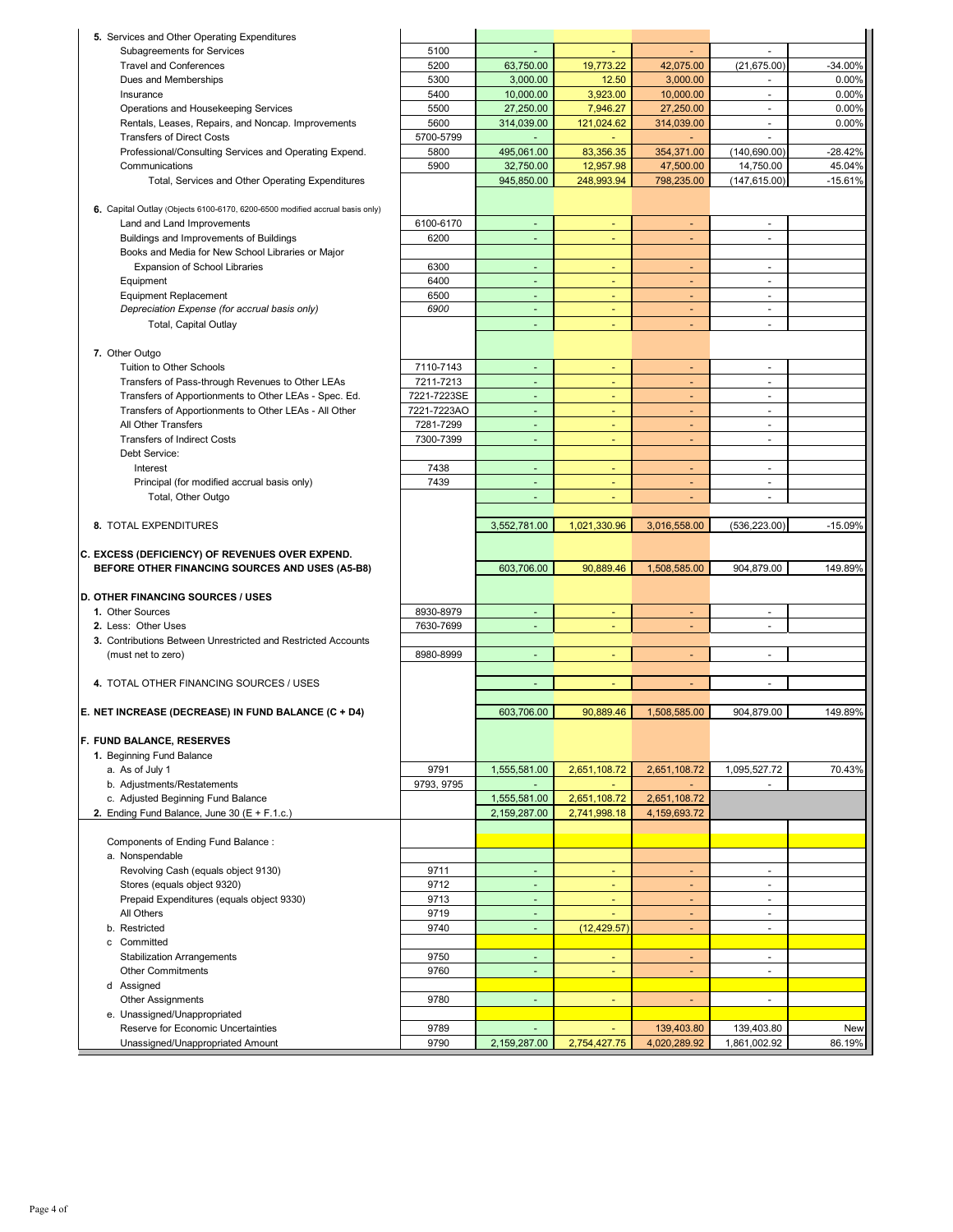## **CHARTER SCHOOL MULTI-YEAR PROJECTION - ALTERNATIVE FORM First Interim Report - MYP**

| <b>Charter School Name: Method Schools</b>         |                         |
|----------------------------------------------------|-------------------------|
| (continued)                                        |                         |
|                                                    | CDS #: 37-68049-0129221 |
| <b>Charter Approving Entity: Dehesa Elementary</b> |                         |
|                                                    | County: San Diego       |
| <b>Charter #: 1617</b>                             |                         |
| <b>Fiscal Year: 2019-20</b>                        |                         |
|                                                    |                         |

*This charter school uses the following basis of accounting:*

**x Accrual Basis** (Applicable Capital Assets / Interest on Long-Term Debt / Long-Term Liabilities objects are 6900, 7438, 9400-9499, and 9660-9669)

**Modified Accrual Basis** (Applicable Capital Outlay / Debt Service objects are 6100-6170, 6200-6500, 7438, and 7439)

|                                                        |                    |                     | FY 2019-20        | <b>Totals for</b> | <b>Totals for</b> |              |
|--------------------------------------------------------|--------------------|---------------------|-------------------|-------------------|-------------------|--------------|
| <b>Description</b>                                     | <b>Object Code</b> | <b>Unrestricted</b> | <b>Restricted</b> | <b>Total</b>      | 2020-21           | 2021-22      |
| <b>A. REVENUES</b>                                     |                    |                     |                   |                   |                   |              |
| 1. LCFF Sources                                        |                    |                     |                   |                   |                   |              |
| State Aid - Current Year                               | 8011               | 4,010,264.00        | 0.00              | 4,010,264.00      | 4,037,711.00      | 4,154,898.00 |
| Education Protection Account State Aid - Current Year  | 8012               | 81.000.00           | 0.00              | 81,000.00         | 81,000.00         | 81,000.00    |
| State Aid - Prior Years                                | 8019               | 0.00                | 0.00              | 0.00              | 0.00              | 0.00         |
| Transfers of Charter Schools in Lieu of Property Taxes | 8096               | 68,040.00           | 0.00              | 68,040.00         | 68,040.00         | 68,040.00    |
| <b>Other LCFF Transfers</b>                            | 8091, 8097         | 0.00                | 0.00              | 0.00              | 0.00              | 0.00         |
| <b>Total, LCFF Sources</b>                             |                    | 4,159,304.00        | 0.00              | 4,159,304.00      | 4,186,751.00      | 4,303,938.00 |
| 2. Federal Revenues                                    |                    |                     |                   |                   |                   |              |
| Every Student Succeeds Act (Title I - V)               | 8290               | 0.00                | 0.00              | 0.00              | 0.00              | 0.00         |
| Special Education - Federal                            | 8181, 8182         | 44.550.00           | 44.550.00         | 89.100.00         | 44.550.00         | 44.550.00    |
| <b>Child Nutrition - Federal</b>                       | 8220               | 0.00                | 0.00              | 0.00              | 0.00              | 0.00         |
| <b>Donated Food Commodities</b>                        | 8221               | 0.00                | 0.00              | 0.00              | 0.00              | 0.00         |
| <b>Other Federal Revenues</b>                          | 8110, 8260-8299    | 0.00                | 0.00              | 0.00              | 0.00              | 0.00         |
| <b>Total, Federal Revenues</b>                         |                    | 44,550.00           | 44,550.00         | 89,100.00         | 44,550.00         | 44,550.00    |
|                                                        |                    |                     |                   |                   |                   |              |
| 3. Other State Revenues                                |                    |                     |                   |                   |                   |              |
| Special Education - State                              | StateRevSE         | 0.00                | 162,000.00        | 162,000.00        | 0.00              | 0.00         |
| All Other State Revenues                               | <b>StateRevAO</b>  | 261,289.00          | 16,006.00         | 277,295.00        | 261,815.00        | 262,296.00   |
| Total, Other State Revenues                            |                    | 261,289.00          | 178,006.00        | 439,295.00        | 261,815.00        | 262,296.00   |
|                                                        |                    |                     |                   |                   |                   |              |
| 4. Other Local Revenues                                |                    |                     |                   |                   |                   |              |
| All Other Local Revenues                               | LocalRevAO         | 60,000.00           | 0.00              | 60,000.00         | 60,000.00         | 60,000.00    |
| <b>Total, Local Revenues</b>                           |                    | 60,000.00           | 0.00              | 60,000.00         | 60,000.00         | 60,000.00    |
|                                                        |                    |                     |                   |                   |                   |              |
| <b>5. TOTAL REVENUES</b>                               |                    | 4,525,143.00        | 222,556.00        | 4,747,699.00      | 4,553,116.00      | 4,670,784.00 |
| <b>B. EXPENDITURES</b>                                 |                    |                     |                   |                   |                   |              |
| 1. Certificated Salaries                               |                    |                     |                   |                   |                   |              |
| <b>Certificated Teachers' Salaries</b>                 | 1100               | 768,777.00          | 40.000.00         | 808,777.00        | 832,716.00        | 857,852.00   |
| <b>Certificated Pupil Support Salaries</b>             | 1200               | 0.00                | 0.00              | 0.00              | 0.00              | 0.00         |
| Certificated Supervisors' and Administrators' Salaries | 1300               | 122,091.00          | 9,700.00          | 131,791.00        | 169,946.00        | 178,444.00   |
| <b>Other Certificated Salaries</b>                     | 1900               | 0.00                | 0.00              | 0.00              | 0.00              | 0.00         |
| <b>Total, Certificated Salaries</b>                    |                    | 890,868.00          | 49,700.00         | 940,568.00        | 1,002,662.00      | 1,036,296.00 |
|                                                        |                    |                     |                   |                   |                   |              |
| 2. Non-certificated Salaries                           |                    |                     |                   |                   |                   |              |
| Non-certificated Instructional Aides' Salaries         | 2100               | 79,494.00           | 0.00              | 79,494.00         | 80,876.00         | 82,327.00    |
| Non-certificated Support Salaries                      | 2200               | 56,730.00           | 0.00              | 56,730.00         | 46,901.00         | 49,246.00    |
| Non-certificated Supervisors' and Administrators' Sal. | 2300               | 89,892.00           | 0.00              | 89,892.00         | 62,295.00         | 65,410.00    |
| <b>Clerical and Office Salaries</b>                    | 2400               | 181,133.00          | 0.00              | 181,133.00        | 152,215.00        | 153,416.00   |
| <b>Other Non-certificated Salaries</b>                 | 2900               | 0.00                | 0.00              | 0.00              | 0.00              | 0.00         |
| <b>Total, Non-certificated Salaries</b>                |                    | 407,249.00          | 0.00              | 407,249.00        | 342,287.00        | 350,399.00   |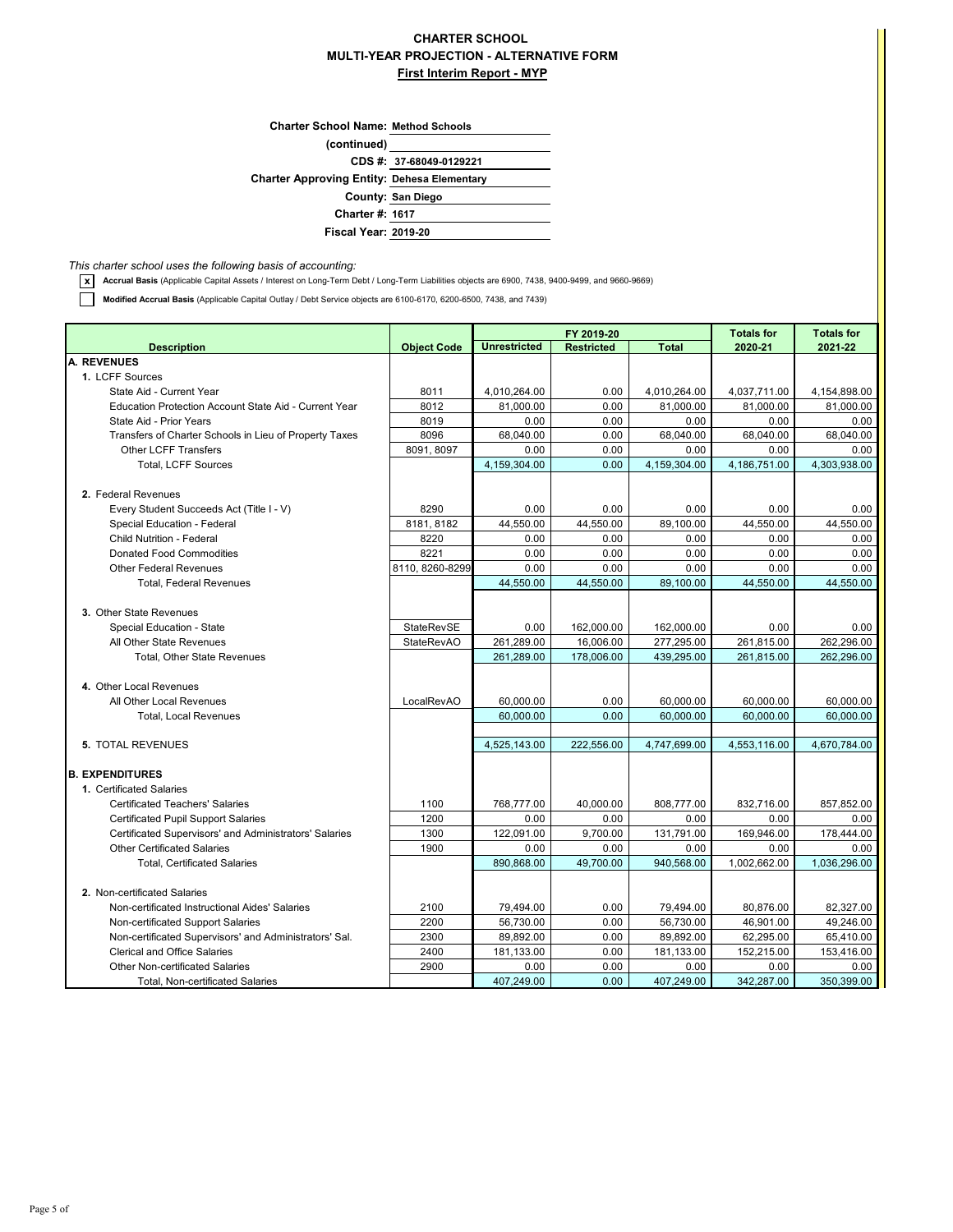|                                                                         |                    |                     | FY 2019-20        |              | <b>Totals for</b> | <b>Totals for</b> |
|-------------------------------------------------------------------------|--------------------|---------------------|-------------------|--------------|-------------------|-------------------|
| <b>Description</b>                                                      | <b>Object Code</b> | <b>Unrestricted</b> | <b>Restricted</b> | <b>Total</b> | 2020-21           | 2021-22           |
| 3. Employee Benefits                                                    |                    |                     |                   |              |                   |                   |
| <b>STRS</b>                                                             | 3101-3102          | 0.00                | 0.00              | 0.00         | 0.00              | 0.00              |
| <b>PERS</b>                                                             | 3201-3202          | 0.00                | 0.00              | 0.00         | 0.00              | 0.00              |
| OASDI / Medicare / Alternative                                          | 3301-3302          | 103,108.00          | 5,448.00          | 108,556.00   | 102,889.00        | 106,082.00        |
| <b>Health and Welfare Benefits</b>                                      | 3401-3402          | 108,540.00          | 5,735.00          | 114,275.00   | 110,754.00        | 116,292.00        |
| Unemployment Insurance                                                  | 3501-3502          | 35,406.00           | 1,974.00          | 37,380.00    | 55,020.00         | 55,020.00         |
| Workers' Compensation Insurance                                         | 3601-3602          | 22,342.00           | 1,245.00          | 23,587.00    | 26,899.00         | 31,201.00         |
| OPEB, Allocated                                                         | 3701-3702          | 0.00                | 0.00              | 0.00         |                   | 0.00              |
| OPEB, Active Employees                                                  | 3751-3752          | 0.00                | 0.00              | 0.00         |                   | 0.00              |
| <b>Other Employee Benefits</b>                                          | 3901-3902          | 48,204.00           | 2,687.00          | 50,891.00    | 42,745.00         | 44,833.00         |
| <b>Total, Employee Benefits</b>                                         |                    | 317,600.00          | 17,089.00         | 334,689.00   | 338,307.00        | 353,428.00        |
|                                                                         |                    |                     |                   |              |                   |                   |
| 4. Books and Supplies                                                   |                    |                     |                   |              |                   |                   |
| Approved Textbooks and Core Curricula Materials                         | 4100               | 214,500.00          | 0.00              | 214,500.00   | 220,935.00        | 227,563.05        |
| Books and Other Reference Materials                                     | 4200               | 247,500.00          | 0.00              | 247,500.00   | 254,925.00        | 262,572.75        |
| <b>Materials and Supplies</b>                                           | 4300               | 13,535.00           | 21,465.00         | 35,000.00    | 36,050.00         | 37,131.50         |
| Noncapitalized Equipment                                                | 4400               | 50,000.00           | 0.00              | 50,000.00    | 51,500.00         | 53,045.00         |
| Food                                                                    | 4700               | 0.00                | 0.00              | 0.00         | 0.00              | 0.00              |
| Total, Books and Supplies                                               |                    | 525,535.00          | 21,465.00         | 547,000.00   | 563,410.00        | 580,312.30        |
|                                                                         |                    |                     |                   |              |                   |                   |
| 5. Services and Other Operating Expenditures                            |                    |                     |                   |              |                   |                   |
| <b>Subagreements for Services</b>                                       | 5100               | 0.00                | 0.00              | 0.00         | 0.00              | 0.00              |
| <b>Travel and Conferences</b>                                           | 5200               | 42,075.00           | 0.00              | 42,075.00    | 43,337.00         | 44,637.00         |
| Dues and Memberships                                                    | 5300               | 3,000.00            | 0.00              | 3,000.00     | 3,090.00          | 3,183.00          |
| Insurance                                                               | 5400               | 10,000.00           | 0.00              | 10,000.00    | 10,300.00         | 10,609.00         |
| Operations and Housekeeping Services                                    | 5500               | 27,250.00           | 0.00              | 27,250.00    | 28,068.00         | 28,910.00         |
| Rentals, Leases, Repairs, and Noncap. Improvements                      | 5600               | 284,139.00          | 29,900.00         | 314,039.00   | 323,460.00        | 333,164.00        |
| <b>Transfers of Direct Costs</b>                                        | 5700-5799          | 0.00                | 0.00              | 0.00         | 0.00              | 0.00              |
| Professional/Consulting Services and Operating Expend.                  | 5800               | 244,043.00          | 110,328.00        | 354,371.00   | 364,028.00        | 374,865.00        |
| Communications                                                          | 5900               | 47,500.00           | 0.00              | 47,500.00    | 48,925.00         | 50,393.00         |
| Total, Services and Other Operating Expenditures                        |                    | 658,007.00          | 140,228.00        | 798,235.00   | 821,208.00        | 845,761.00        |
|                                                                         |                    |                     |                   |              |                   |                   |
| 6. Capital Outlay (Obj. 6100-6170, 6200-6500 for mod. accr. basis only) |                    |                     |                   |              |                   |                   |
| Land and Land Improvements                                              | 6100-6170          | 0.00                | 0.00              | 0.00         | 0.00              | 0.00              |
| Buildings and Improvements of Buildings                                 | 6200               | 0.00                | 0.00              | 0.00         | 0.00              | 0.00              |
| Books and Media for New School Libraries or Major                       |                    |                     |                   |              |                   |                   |
| <b>Expansion of School Libraries</b>                                    | 6300               | 0.00                | 0.00              | 0.00         | 0.00              | 0.00              |
| Equipment                                                               | 6400               | 0.00                | 0.00              | 0.00         | 0.00              | 0.00              |
| <b>Equipment Replacement</b>                                            | 6500               | 0.00                | 0.00              | 0.00         | 0.00              | 0.00              |
| Depreciation Expense (for accrual basis only)                           | 6900               | 0.00                | 0.00              | 0.00         | 0.00              | 0.00              |
| <b>Total, Capital Outlay</b>                                            |                    | 0.00                | 0.00              | 0.00         | 0.00              | 0.00              |
|                                                                         |                    |                     |                   |              |                   |                   |
| 7. Other Outgo                                                          |                    |                     |                   |              |                   |                   |
| Tuition to Other Schools                                                | 7110-7143          | 0.00                | 0.00              | 0.00         | 0.00              | 0.00              |
| Transfers of Pass-through Revenues to Other LEAs                        | 7211-7213          | 0.00                | 0.00              | 0.00         | 0.00              | 0.00              |
| Transfers of Apportionments to Other LEAs - Spec. Ed.                   | 7221-7223SE        | 0.00                | 0.00              | 0.00         | 0.00              | 0.00              |
| Transfers of Apportionments to Other LEAs - All Other                   | 7221-7223AO        | 0.00                | 0.00              | 0.00         | 0.00              | 0.00              |
| All Other Transfers                                                     | 7280-7299          | 0.00                | 0.00              | 0.00         | 0.00              | 0.00              |
| <b>Transfers of Indirect Costs</b>                                      | 7300-7399          | 0.00                | 0.00              | 0.00         | 0.00              | 0.00              |
| Debt Service:                                                           |                    |                     |                   |              |                   |                   |
| Interest                                                                | 7438               | 0.00                | 0.00              | 0.00         | 0.00              | 0.00              |
| Principal (for modified accrual basis only)                             | 7439               | 0.00                | 0.00              | 0.00         | 0.00              | 0.00              |
| Total, Other Outgo                                                      |                    | 0.00                | 0.00              | 0.00         | 0.00              | 0.00              |
|                                                                         |                    |                     |                   |              |                   |                   |
| 8. TOTAL EXPENDITURES                                                   |                    | 2,799,259.00        | 228,482.00        | 3,027,741.00 | 3,067,874.00      | 3,166,196.30      |
|                                                                         |                    |                     |                   |              |                   |                   |
| C. EXCESS (DEFICIENCY) OF REVENUES OVER EXPEND.                         |                    |                     |                   |              |                   |                   |
| BEFORE OTHER FINANCING SOURCES AND USES (A5-B8)                         |                    | 1,725,884.00        | (5,926.00)        | 1,719,958.00 | 1,485,242.00      | 1,504,587.70      |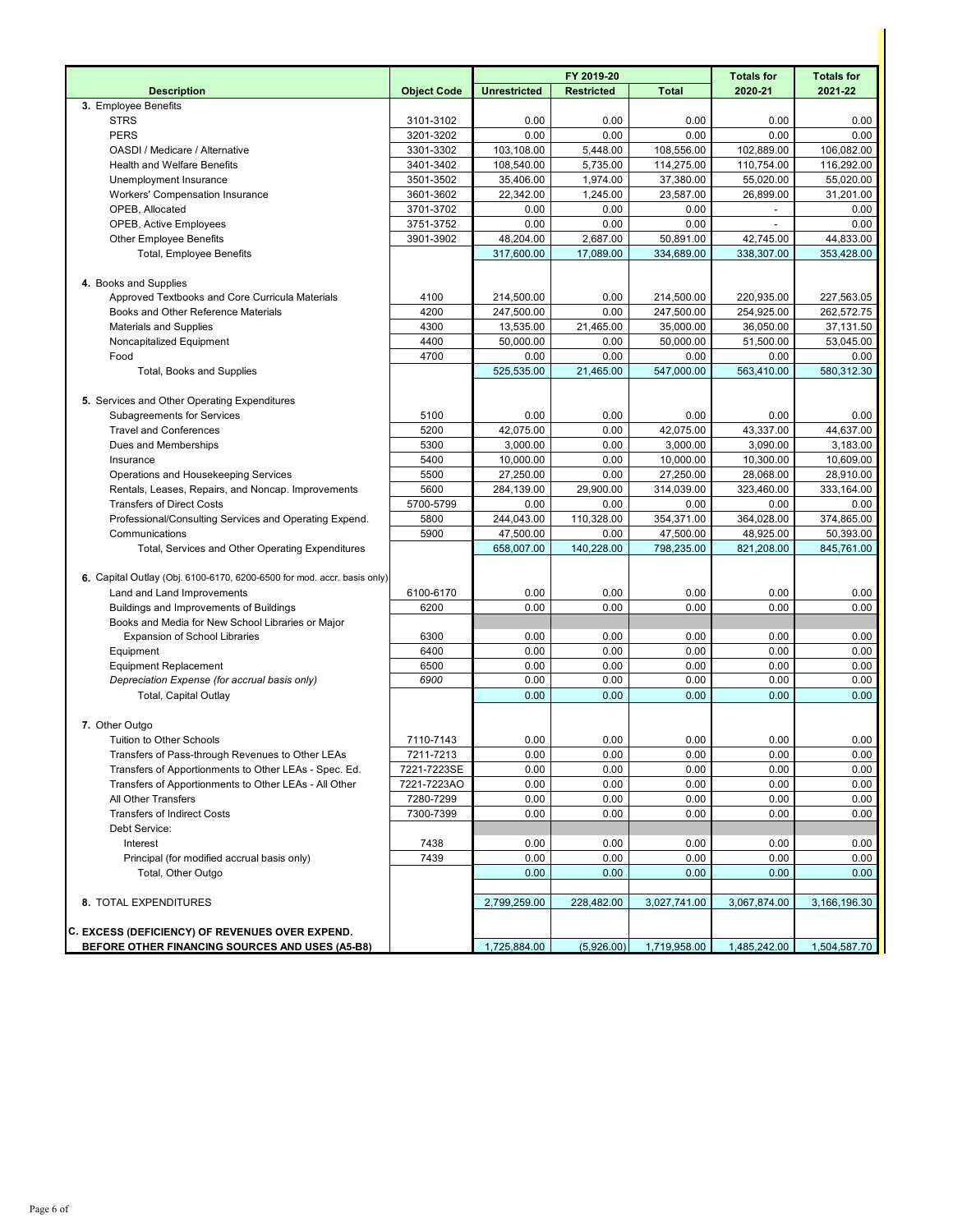|                                                               |                    |                     | FY 2019-20        | <b>Totals for</b> | <b>Totals for</b> |              |
|---------------------------------------------------------------|--------------------|---------------------|-------------------|-------------------|-------------------|--------------|
| <b>Description</b>                                            | <b>Object Code</b> | <b>Unrestricted</b> | <b>Restricted</b> | <b>Total</b>      | 2020-21           | 2021-22      |
| <b>D. OTHER FINANCING SOURCES / USES</b>                      |                    |                     |                   |                   |                   |              |
| 1. Other Sources                                              | 8930-8979          | 0.00                | 0.00              | 0.00              |                   |              |
| 2. Less: Other Uses                                           | 7630-7699          | 0.00                | 0.00              | 0.00              |                   |              |
| 3. Contributions Between Unrestricted and Restricted Accounts |                    |                     |                   |                   |                   |              |
| (must net to zero)                                            | 8980-8999          | (467.00)            | 467.00            | 0.00              |                   |              |
|                                                               |                    |                     |                   |                   |                   |              |
| 4. TOTAL OTHER FINANCING SOURCES / USES                       |                    | (467.00)            | 467.00            | 0.00              | 0.00              | 0.00         |
|                                                               |                    |                     |                   |                   |                   |              |
| E. NET INCREASE (DECREASE) IN FUND BALANCE (C + D4)           |                    | 1,725,417.00        | (5,459.00)        | 1,719,958.00      | 1,485,242.00      | 1,504,587.70 |
| F. FUND BALANCE, RESERVES                                     |                    |                     |                   |                   |                   |              |
| 1. Beginning Fund Balance                                     |                    |                     |                   |                   |                   |              |
| a. As of July 1                                               | 9791               | 2,651,108.72        | 0.00              | 2,651,108.72      | 4,371,066.72      | 5,856,308.72 |
| b. Adjustments/Restatements                                   | 9793, 9795         | 0.00                | 0.00              | 0.00              |                   |              |
| c. Adjusted Beginning Balance                                 |                    | 2,651,108.72        | 0.00              | 2,651,108.72      | 4,371,066.72      | 5,856,308.72 |
| 2. Ending Fund Balance, June 30 (E + F.1.c.)                  |                    | 4.376.525.72        | (5,459.00)        | 4,371,066.72      | 5,856,308.72      | 7.360.896.42 |
|                                                               |                    |                     |                   |                   |                   |              |
| Components of Ending Fund Balance:                            |                    |                     |                   |                   |                   |              |
| a. Nonspendable                                               |                    |                     |                   |                   |                   |              |
| Revolving Cash (equals object 9130)                           | 9711               | 0.00                | 0.00              | 0.00              |                   |              |
| Stores (equals object 9320)                                   | 9712               | 0.00                | 0.00              | 0.00              |                   |              |
| Prepaid Expenditures (equals object 9330)                     | 9713               | 0.00                | 0.00              | 0.00              |                   |              |
| All Others                                                    | 9719               | 0.00                | 0.00              | 0.00              |                   |              |
| b. Restricted                                                 | 9740               |                     | 0.00              | 0.00              |                   |              |
| c. Committed                                                  |                    |                     |                   |                   |                   |              |
| <b>Stabilization Arrangements</b>                             | 9750               | 0.00                | 0.00              | 0.00              |                   |              |
| <b>Other Commitments</b>                                      | 9760               | 0.00                | 0.00              | 0.00              |                   |              |
| d Assigned                                                    |                    |                     |                   |                   |                   |              |
| <b>Other Assignments</b>                                      | 9780               | 0.00                | 0.00              | 0.00              |                   |              |
| e. Unassigned/Unappropriated                                  |                    |                     |                   |                   |                   |              |
| Reserve for Economic Uncertainties                            | 9789               | 139,403.80          | 0.00              | 139,403.80        | 153,393.70        | 158,309.82   |
| Unassigned/Unappropriated Amount                              | 9790               | 4,020,289.92        | 0.00              | 4,020,289.92      | 5,702,915.02      | 7,202,586.61 |